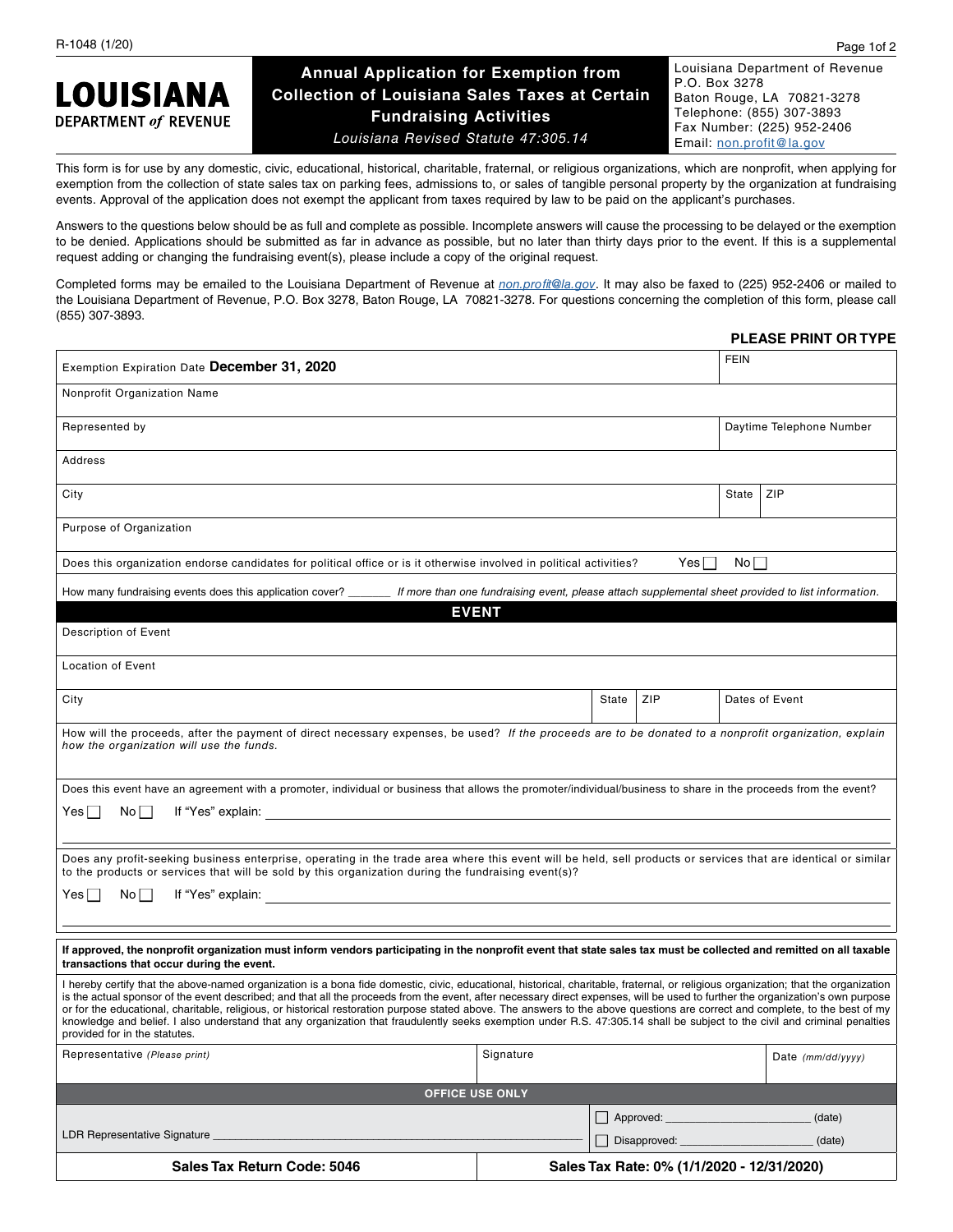**LOUISIANA DEPARTMENT of REVENUE** 

**Annual Application for Exemption from Collection of Louisiana Sales Taxes at Certain Fundraising Activities** *Louisiana Revised Statute 47:305.14*

Louisiana Department of Revenue P.O. Box 3278 Baton Rouge, LA 70821-3278 Telephone: (855) 307-3893 Fax Number: (225) 952-2406 Email: non.profit@la.gov

### **PLEASE PRINT OR TYPE**

| <b>EVENT</b>                                                                                                                                                                                                                                                                              |                        |     |                                                                                                                                                                                                                                          |  |  |  |  |
|-------------------------------------------------------------------------------------------------------------------------------------------------------------------------------------------------------------------------------------------------------------------------------------------|------------------------|-----|------------------------------------------------------------------------------------------------------------------------------------------------------------------------------------------------------------------------------------------|--|--|--|--|
| Description of Event                                                                                                                                                                                                                                                                      |                        |     |                                                                                                                                                                                                                                          |  |  |  |  |
| <b>Location of Event</b>                                                                                                                                                                                                                                                                  |                        |     |                                                                                                                                                                                                                                          |  |  |  |  |
| City                                                                                                                                                                                                                                                                                      | State                  | ZIP | Dates of Event                                                                                                                                                                                                                           |  |  |  |  |
| How will the proceeds, after the payment of direct necessary expenses, be used? If the proceeds are to be donated to a nonprofit organization, explain<br>how the organization will use the funds.                                                                                        |                        |     |                                                                                                                                                                                                                                          |  |  |  |  |
| Does this event have an agreement with a promoter, individual or business that allows the promoter/individual/business to share in the proceeds from the event?<br>Yes    <br>Noll                                                                                                        |                        |     |                                                                                                                                                                                                                                          |  |  |  |  |
|                                                                                                                                                                                                                                                                                           |                        |     |                                                                                                                                                                                                                                          |  |  |  |  |
| Does any profit-seeking business enterprise, operating in the trade area where this event will be held, sell products or services that are identical or similar<br>to the products or services that will be sold by this organization during the fundraising event(s)?<br>Yes    <br>Noll |                        |     |                                                                                                                                                                                                                                          |  |  |  |  |
|                                                                                                                                                                                                                                                                                           |                        |     |                                                                                                                                                                                                                                          |  |  |  |  |
| If approved, the nonprofit organization must inform vendors participating in the nonprofit event that state sales tax must be collected and remitted on all taxable<br>transactions that occur during the event.                                                                          |                        |     |                                                                                                                                                                                                                                          |  |  |  |  |
| <b>OFFICE USE ONLY</b>                                                                                                                                                                                                                                                                    |                        |     |                                                                                                                                                                                                                                          |  |  |  |  |
|                                                                                                                                                                                                                                                                                           |                        |     | (date)                                                                                                                                                                                                                                   |  |  |  |  |
|                                                                                                                                                                                                                                                                                           |                        |     | Disapproved: ________________<br>(date)                                                                                                                                                                                                  |  |  |  |  |
| <b>EVENT</b>                                                                                                                                                                                                                                                                              |                        |     |                                                                                                                                                                                                                                          |  |  |  |  |
| Description of Event                                                                                                                                                                                                                                                                      |                        |     |                                                                                                                                                                                                                                          |  |  |  |  |
| <b>Location of Event</b>                                                                                                                                                                                                                                                                  |                        |     |                                                                                                                                                                                                                                          |  |  |  |  |
| City                                                                                                                                                                                                                                                                                      | State                  | ZIP | Dates of Event                                                                                                                                                                                                                           |  |  |  |  |
| How will the proceeds, after the payment of direct necessary expenses, be used? If the proceeds are to be donated to a nonprofit organization, explain<br>how the organization will use the funds.                                                                                        |                        |     |                                                                                                                                                                                                                                          |  |  |  |  |
| Does this event have an agreement with a promoter, individual or business that allows the promoter/individual/business to share in the proceeds from the event?                                                                                                                           |                        |     |                                                                                                                                                                                                                                          |  |  |  |  |
| Yesl<br>Noll                                                                                                                                                                                                                                                                              |                        |     |                                                                                                                                                                                                                                          |  |  |  |  |
|                                                                                                                                                                                                                                                                                           |                        |     |                                                                                                                                                                                                                                          |  |  |  |  |
| Does any profit-seeking business enterprise, operating in the trade area where this event will be held, sell products or services that are identical or similar<br>to the products or services that will be sold by this organization during the fundraising event(s)?                    |                        |     |                                                                                                                                                                                                                                          |  |  |  |  |
| Yes    <br>Noll                                                                                                                                                                                                                                                                           |                        |     |                                                                                                                                                                                                                                          |  |  |  |  |
| If approved, the nonprofit organization must inform vendors participating in the nonprofit event that state sales tax must be collected and remitted on all taxable<br>transactions that occur during the event.                                                                          |                        |     |                                                                                                                                                                                                                                          |  |  |  |  |
|                                                                                                                                                                                                                                                                                           | <b>OFFICE USE ONLY</b> |     |                                                                                                                                                                                                                                          |  |  |  |  |
|                                                                                                                                                                                                                                                                                           |                        |     |                                                                                                                                                                                                                                          |  |  |  |  |
|                                                                                                                                                                                                                                                                                           |                        |     | Approved: Approved: Approved: Approved: Approved: Approved: Approved: Approved: Approved: Approved: Approved: Approved: Approved: Approved: Approved: Approved: Approved: Approved: Approved: Approved: Approved: Approved: Ap<br>(date) |  |  |  |  |